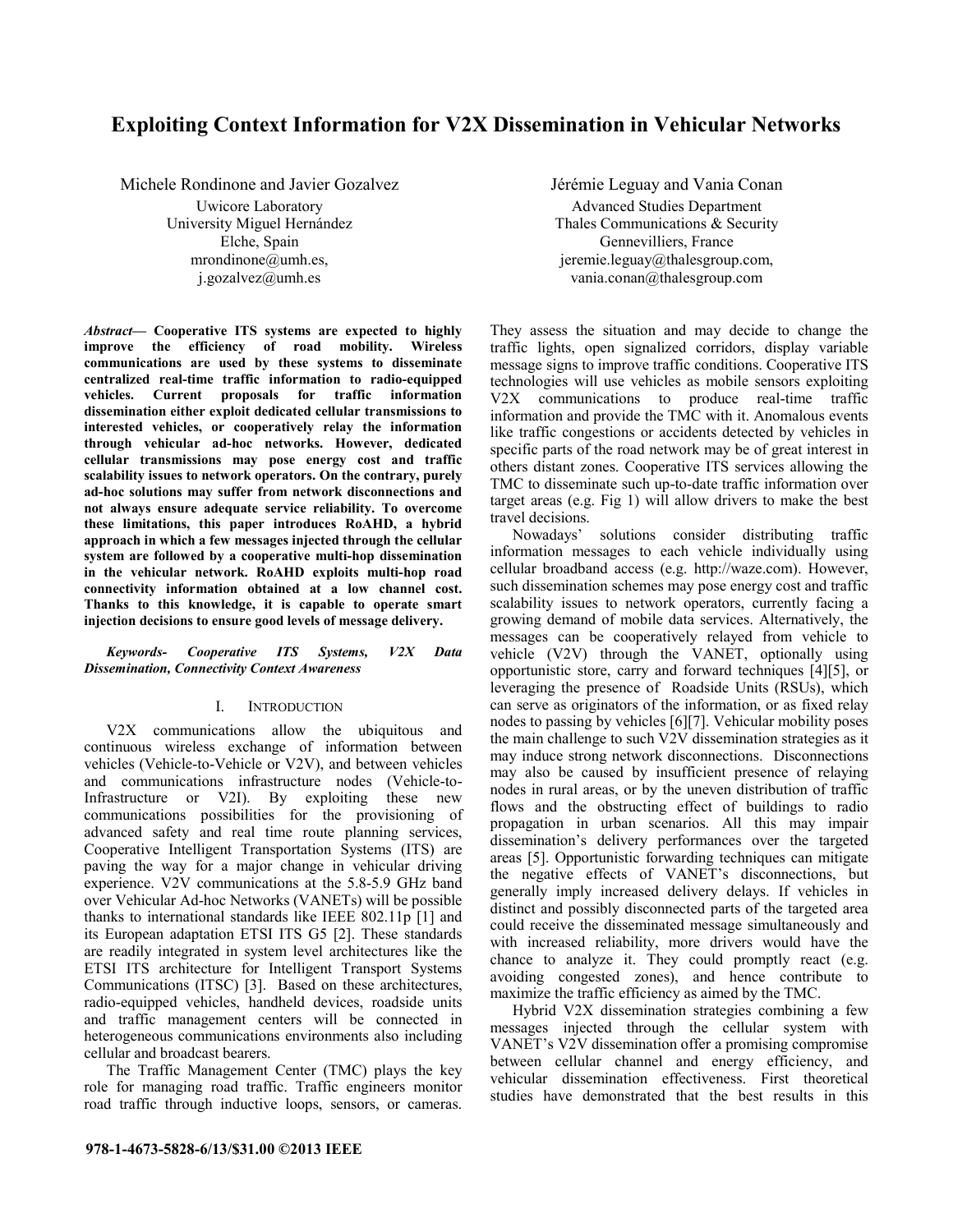

Fig. 1. RoAHD V2X hybrid dissemination scheme.

direction are obtained when the message injection is guided by a global picture of the VANET's V2V connectivity context [8], but no indication is given on how this approach can be optimized to be suitable for a real system. This paper fills a gap in the literature on cooperative ITS systems by proposing RoAHD, a novel scalable and channel-efficient Road Connectivity-Aware Hybrid V2X Dissemination scheme. To comply with cellular channel and energy efficiency, RoAHD considers injecting only a limited number of message copies in the VANET. To ensure that injected messages are reliably disseminated to large sets of recipient vehicles, it exploits VANET's V2V context information. The TMC could derive the spatial distribution of vehicular density by collecting individual vehicle GPS positions through cellular uplink transmissions. However, this could be channel costly for the cellular system, especially in case of high presence of transmitting vehicles. Contrary to this approach, RoAHD builds the V2V context using multi-hop connectivity properties of entire road segments. The multi-hop road connectivity is here defined as the capability of a road segment to support reliable and uninterrupted multi-hop transmissions along its length. As this paper will demonstrate, the multi-hop connectivity of road segments can be measured by vehicles directly in the VANET, and then uploaded to the TMC with a low channel cost. At the TMC, this information is processed and fused to obtain a global connectivity map indicating the road segments that can better support V2V dissemination. By centrally analyzing this map, RoAHD operates smart injection decisions to "seed" the message on VANET's vehicles from where the V2V dissemination is expected to reach the largest sets of recipient nodes directly through multi-hop transmissions, and without the assistance of opportunistic forwarding techniques. To implement this dissemination, RoAHD defines a particular multi-hop broadcasting protocol providing the message with the maximum penetration over any possible direction of the targeted area.

We compare RoAHD's approach with other hybrid dissemination solutions deriving V2V connectivity out of individual vehicle positions. The obtained simulation results demonstrate that RoAHD generates a trustful measure of the actual VANET's V2V dissemination capabilities, and hence results in injections ensuring good delivery performance. More interestingly, this performance is obtained with a lower channel cost on the cellular system, and a negligible impact in the vehicular ad-hoc network.

The paper is organized as follows. Section II introduces the RoAHD proposal. Section III and IV respectively present the methodologies used to generate, collect and process the multi-hop road connectivity information needed to derive RoAHD's connectivity context characterization. In Section V, an overview of RoAHD's injection strategy and V2V dissemination scheme is given. After outlining in Section VI the conducted performance evaluation, Section VII will present the related studies, and Section VIII will conclude this work.

## II. ROAHD PRINCIPLE

RoAHD defines a V2X hybrid dissemination scheme to deliver traffic efficiency messages to the vehicles belonging to a target area (Fig. 1). Without loss of generality, the UMTS cellular technology is considered in this work as the infrastructure-based communications system adopted by the TMC to communicate with vehicles. The TMC uses UMTS downlink transmissions to simultaneously inject message copies to specific injection vehicles in the VANET. In turn, the injection vehicles start to disseminate the message in the VANET using V2V multi-hop broadcast retransmissions (Fig. 1). RoAHD's goal is to reduce the cellular system's channel and energy consumption by using only a limited number of injected messages, while maximizing the message delivery resulting from V2V dissemination over the target area. To achieve this objective, a global knowledge of the VANET's V2V connectivity context is needed. Through such context characterization, the TMC would learn where the injected messages could be safely multi-hop rebroadcasted and delivered to a high number of vehicles in the VANET. As a result, it could implement injection strategies to address large sets of recipient nodes with only a few messages smartly injected through the cellular system.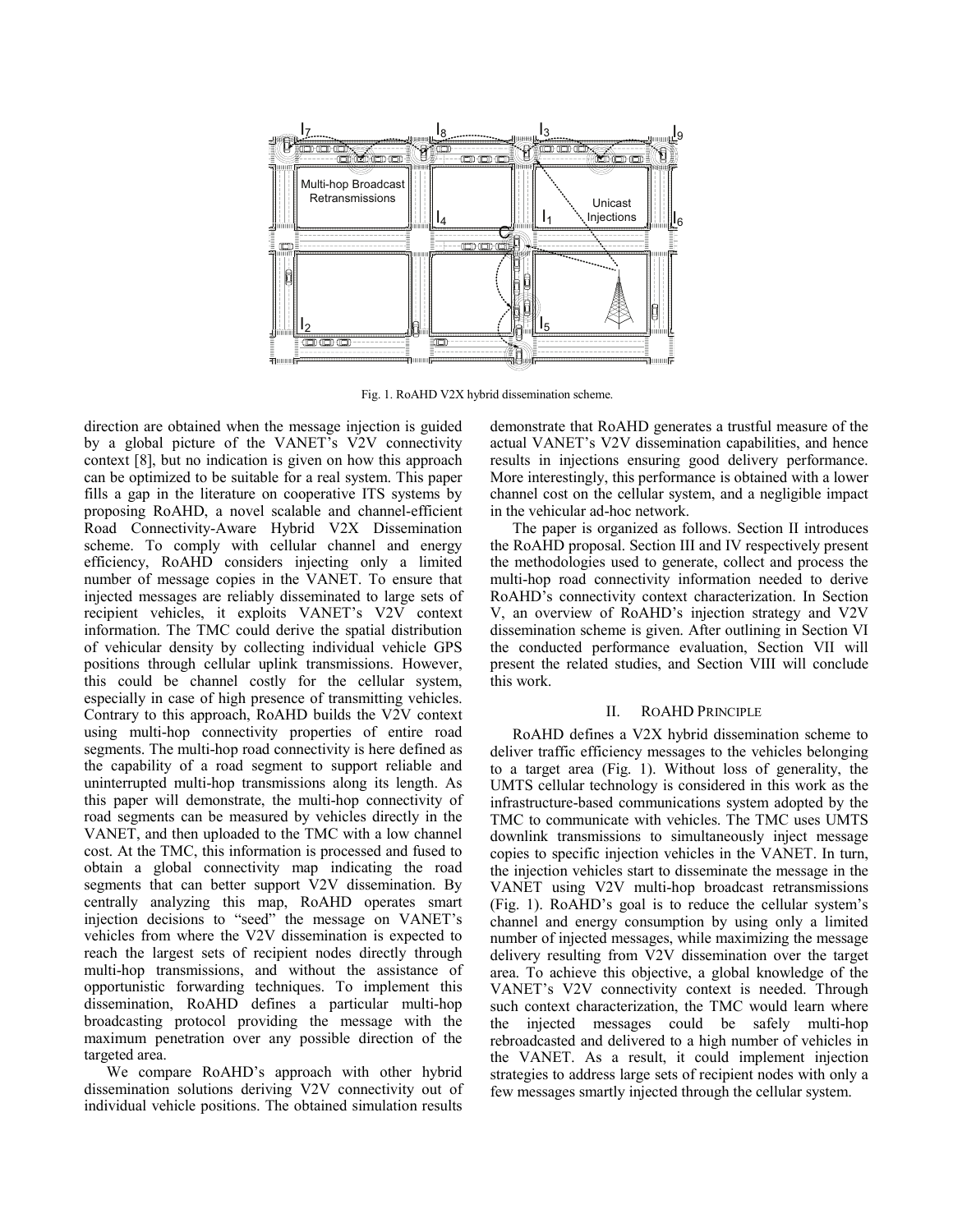

Fig. 2. RoAHD's Operational Functioning.

In previous studies, the TMC obtains a VANET's V2V connectivity picture by collecting individual vehicles' information such as GPS positions or lists of neighbors [8] [9]. However, if every vehicle was involved in the periodic upload of such information, the scalability of the system might be compromised, which could in turn provoke non negligible effects on the other services [10]. Contrary to these schemes, in RoAHD the TMC collects information about multi-hop road connectivity. The multi-hop connectivity measures the capability of a road segment to support uninterrupted multi-hop transmissions, and reflects the presence of adequately distributed vehicles along its length (Fig. 3). In a VANET, the multi-hop road connectivity can be assessed in real-time by running the distributed and lightweight V2V DiRCoD protocol [11]. The DiRCoD multi-hop road connectivity information is "sensed" by vehicles placed at road intersections (in the example of Fig.1, vehicle C at intersection  $I_1$  would be informed about the possibility to relay a message to intersection  $I_5$  directly through multi-hop transmissions). Considering this, only vehicles at road intersections are in charge of regularly uploading information to the TMC, which permits RoAHD to save UMTS uplink channel resources. At the TMC, the DiRCoD connectivity information of every road segment is processed and fused to derive a global V2V multi-hop road connectivity map. By analyzing the multi-hop connectivity of the roads between adjacent intersections, the TMC computes sets of connected intersections through which a message copy would be safely multi-hop rebroadcasted (e.g. the set of intersections  $I_7$ ,  $I_8$ ,  $I_3$ , and  $I_9$  in Fig. 1). Moreover, the TMC observes to which extent the multi-hop connectivity of road segments is stable over time to derive indications about the density of vehicles. In fact, roads providing multi-hop connectivity for extended periods indicate a higher presence of vehicles. Based on this context characterization, RoAHD defines a message injection strategy aiming at injecting a limited number of message copies over the road segments with the highest connectivity stability to address the largest sets of possible recipient nodes. Message copies are injected over vehicles that start disseminating in the VANET with an optimized multi-hop broadcasting protocol in which only a subset of receivers is in charge of retransmitting them (Fig. 1).

A flow diagram summarizing all the steps followed by RoAHD's operational functioning is depicted in Fig 2.

#### III. ROAD CONNECTIVITY ESTIMATION AND COLLECTION

This section describes how the road connectivity information used by RoAHD is assessed in the VANET and successively collected at the TMC.

#### *A. DiRCoD Connectivity Estimation*

DiRCoD [11] exploits V2V communications to estimate the multi-hop connectivity of a road segment and notify this information to the intersections that delimit it. In particular, it relies on standard broadcast beacon messages periodically transmitted by vehicles to inform neighboring nodes of their geographical position. Let it be considered that the vehicle E in Fig. 3 has to be informed about the multi-hop connectivity of the road segment in the direction  $I_1 \rightarrow I_2$ . The road segment is defined to be fully connected in this direction if it contains a sufficient number of spatially distributed vehicles to multihop forward a message from  $I_1$  to  $I_2$  without interruptions (Fig. 3a). On the contrary, the road segment is partially connected if a message transmitted from  $I_1$  would only reach a vehicle placed at a given distance from  $I_2$  (Fig. 3b). To quantify this remaining distance, and thereby the connectivity status of the road segment, DiRCoD defines the *Virtual Distance* (VD) metric separating  $I_2$  from  $I_1$ : the lower the VD, the better the multi-hop connectivity. To estimate the VD, DiRCoD divides the road into road sections numbered with increasing values as their distance to  $I_2$ increases (see Fig. 3) and with a length equal to the vehicles' average communications range. DiRCoD defines the VD separating  $I_1$  from  $I_2$  (*VD<sub>12</sub>*) as the number of road sections (or hops) between  $I_2$  and the closest vehicle to  $I_2$  that can be reached from  $I_1$  through multi-hop transmissions. In the case of Fig. 3b (*partial multi-hop road connectivity*), *VD12* is 2 hops since a message transmitted from  $I_1$  can only reach vehicle B placed at 2 hops distance from  $I_2$ . On the contrary, in Fig. 3a (*full multi-hop road connectivity*), *VD12* is 0 since the message can reach  $I_2$  directly through multi-hop



Fig. 3. DiRCoD's full (a) and partial (b) multi-hop road connectivity.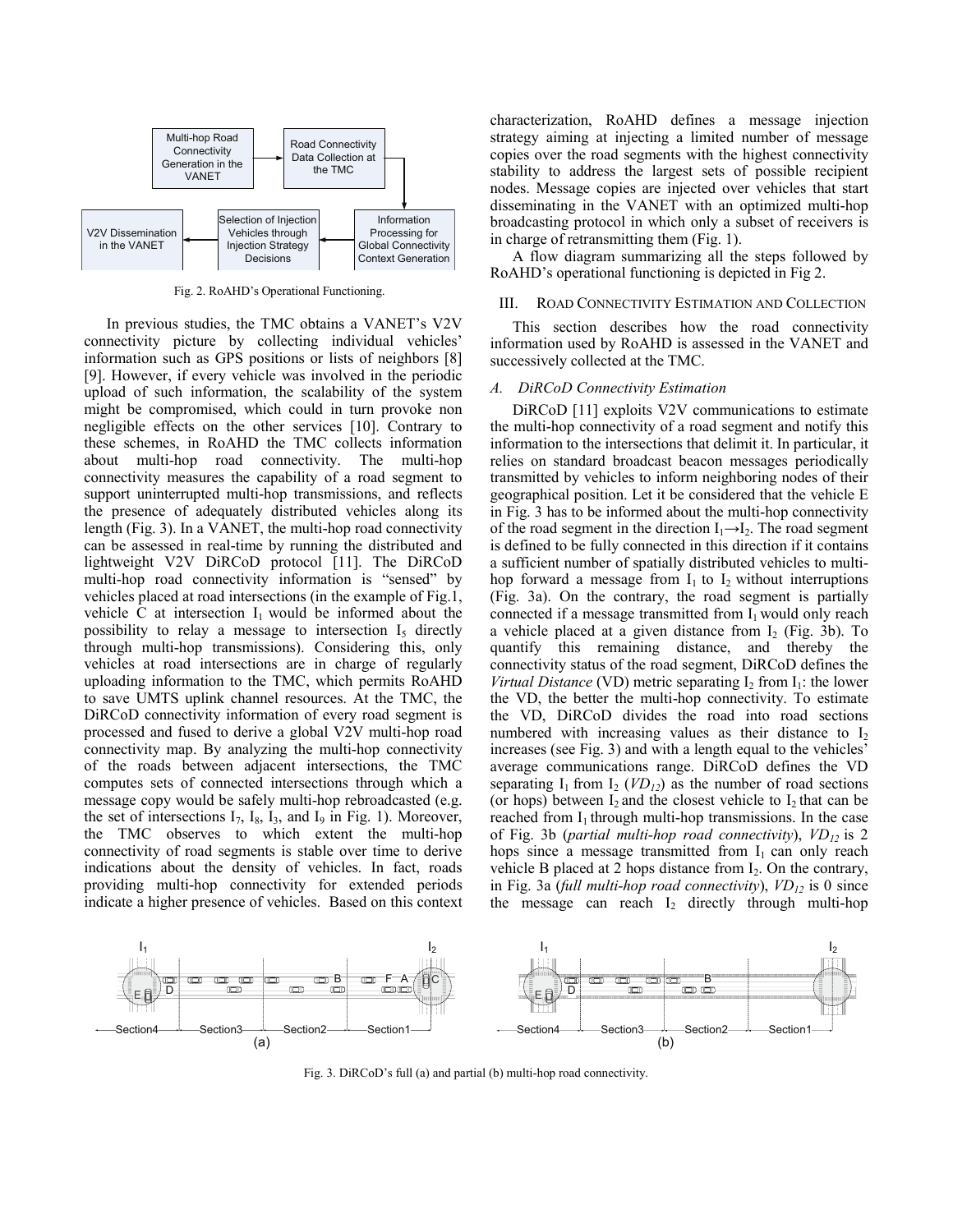transmissions.

The DiRCoD's VD is included in a *Connectivity Field* (CF) appended by vehicles to standard beacons. A vehicle appends to its beacon a CF indicating the road section it is placed at, unless it detects (by consulting its neighbor table) that other vehicles are closer to I2. Referring to Fig. 3b, vehicle B includes a CF indicating a VD of '2' in its beacon. On the contrary, vehicle F in Fig. 3a (that would initially append '1' to its beacon) appends a CF indicating '0' hops to  $I_2$  only upon receiving a beacon from vehicle C. The CF is then forwarded towards  $I_1$  by the other vehicles along the road. These vehicles activate a distributed contention-based mechanism to select the vehicles that include the overheard CF in their beacon. As a result, vehicles placed at  $I_1$  receive a beacon with a CF of '0' in Fig. 3a, and a CF of '2' in Fig. 3b. DiRCoD also defines a method to control the period between two consecutive road connectivity assessments. Such period is referred to as *CF generation period*, and indicates the time that vehicles have to wait before generating or forwarding new CFs. In previous works it has been demonstrated that a CF generation period of 2 s is enough to follow the time variation of road segments' connectivity status [12]. Considering in this work a CF generation period of 2 s, if a road segment is fully of partially connected, vehicles at intersections receive DiRCoD CFs every 2 s.

## *B. DiRCoD Information Collection*

RoAHD defines a *Cellular Intersection-based* (CI) *Uploading* scheme for DiRCoD's connectivity information collection at the TMC. A vehicle uploads a DiRCoD *Connectivity Update* (DCU) after crossing the center of an intersection I<sub>i</sub>. The DCU contains the DiRCoD information of all  $I_i$ 's adjacent road segments. More precisely, the DCU includes the virtual distances  $VD_{ij}$  separating  $I_i$  from all its adjacent intersections  $I_i$ . These  $\dot{V}D_{ij}$  are overheard by the vehicle crossing  $I_i$  by receiving beacons with appended DiRCoD's CF<sub>ij</sub> (CFs referring to road segments I<sub>i</sub>→I<sub>j</sub>). Before uploading a DCU, the vehicle checks, for all the adjacent intersections  $I_i$  whether it received a  $CF_{ii}$  within the last CF generation period seconds. The absence of  $CF_{ii}$ receptions in this period indicates that the intersection  $I_i$  is currently separated form I<sub>i</sub> by a virtual distance of *VD*<sub>iimax</sub> hops (e.g. 4 for the road segment depicted in Fig. 3). As a consequence, the vehicle includes a  $VD_{ij}$  equal to  $VD_{ijmax}$  in the DCU. To prevent neighboring vehicles from uploading a DCU for intersection  $I_i$  in the very next instants (thereby avoiding wasting uplink channel resources), the vehicle transmits a beacon including an *Uploading Field* (UF). Vehicles receiving this field activate a timer of  $T_U$  seconds (*uploading timer duration*) during which prospective DCU uploads for  $I_i$  are disabled. As a result,  $T_U$  is a protocol parameter that can be configured to control the period between consecutive uploaded DCUs.

## IV. GLOBAL CONNECTIVITY CONTEXT GENERATION

RoAHD aims at detecting road segments with high multihop road *Connectivity Stability* (CS) over time. Multi-hop CS can in fact return indications on the possibility for a given road segment to maintain connectivity in the next instants given that it has been connected in the last time period. This is very important, given that message injections from the TMC to the VANET can be performed with a given delay compared to when the connectivity information is uploaded. Moreover, in most of the cases, a road providing high CS indirectly indicates a high presence of vehicles on it. Hence, this information can be exploited by injection strategies. Injection strategies can be defined as procedures aimed at selecting a "strategic" combination  $V^n$  of *n* injection vehicles that is expected to optimize the performance of the dissemination. For the dissemination of traffic efficiency messages considered in this work, the main objective is to reach the highest number of recipient vehicles over a target area. Considering this, the context characterization achieved in terms of connectivity stability is used by RoAHD to derive the *Coverage Level CL(V<sup>n</sup>)*, an indicator of the expected amount of vehicles that would be reached after injecting message copies on a combination of vehicles  $V^n$ : the higher the CL, the more effective the injection. Since RoAHD considers the use of a limited number *n* of injected message copies, its injection strategy is aimed at identifying the combination of  $n$  injection vehicles that maximizes the  $CL(V^{\underline{n}})$ .

The TMC runs a connectivity processing scheme to derive the connectivity stability of all the road segments in the target area out of the DCUs collected at different instants and from different intersections. The connectivity processing scheme exploits this information to calculate a global V2V connectivity map and estimate the expected coverage level that drives its message injection strategy.

### *A. Connectivity Stability Computation*

The connectivity processing scheme computes connectivity stability values  $CS_{VDi}(t)$  as an estimation of the percentage of time in which the road segment  $I_i \rightarrow I_j$ experiences a specific virtual distance *VD<sub>ij</sub>*=VD. Connectivity stability values  $CS_{VDii}(t)$  are computed for all the possible values  $\underline{VD}$  in the interval  $[0, 1, \dots, (VD_{ijmax}+1)]$ that road segment  $I_i \rightarrow I_i$  can experience. According to Section III.A,  $VD_{ii}=0$  indicates that the road experiences a full multi-hop road connectivity status, and 0<*VDij*<*VDijmax* partial connectivity status.  $VD_{ij} = VD_{ijmax} + 1$  (e.g. 5 for the road segment depicted in Fig. 3) indicates a status of *absence of connectivity*, that is a situation in which there is no vehicle at intersection  $I_i$  to upload a DCU. The connectivity stability values are computed and updated at regular time steps of 1 s based on  $VD_{ii}$  values contained in collected DCUs. Let us consider that a DCU containing  $VD_{15}=0$  (full connectivity over road  $I_1 \rightarrow I_5$  in Fig. 1) is uploaded by vehicle C at a given instant. Since the processing scheme expects receiving DCUs at regular intervals of  $T_U$  seconds, it stores  $VD_{15}=0$  for at most the next  $T_U$  time steps. If a new DCU is received by  $T_U$  seconds from the last update, the processing scheme starts to store the  $VD_{15}$  contained in it, otherwise it assigns  $VD_{15}$  a default value of *VD15max*+1 (the connectivity processing scheme considers that  $I_1 \rightarrow I_5$  has become disconnected). To compute the connectivity stability values  $CS<sub>VDI5</sub>(t)$ , the processing scheme considers the last  $T_{CS}$  values of  $VD_{15}$ stored. Over a generic road segment  $I_i \rightarrow I_j$ , the connectivity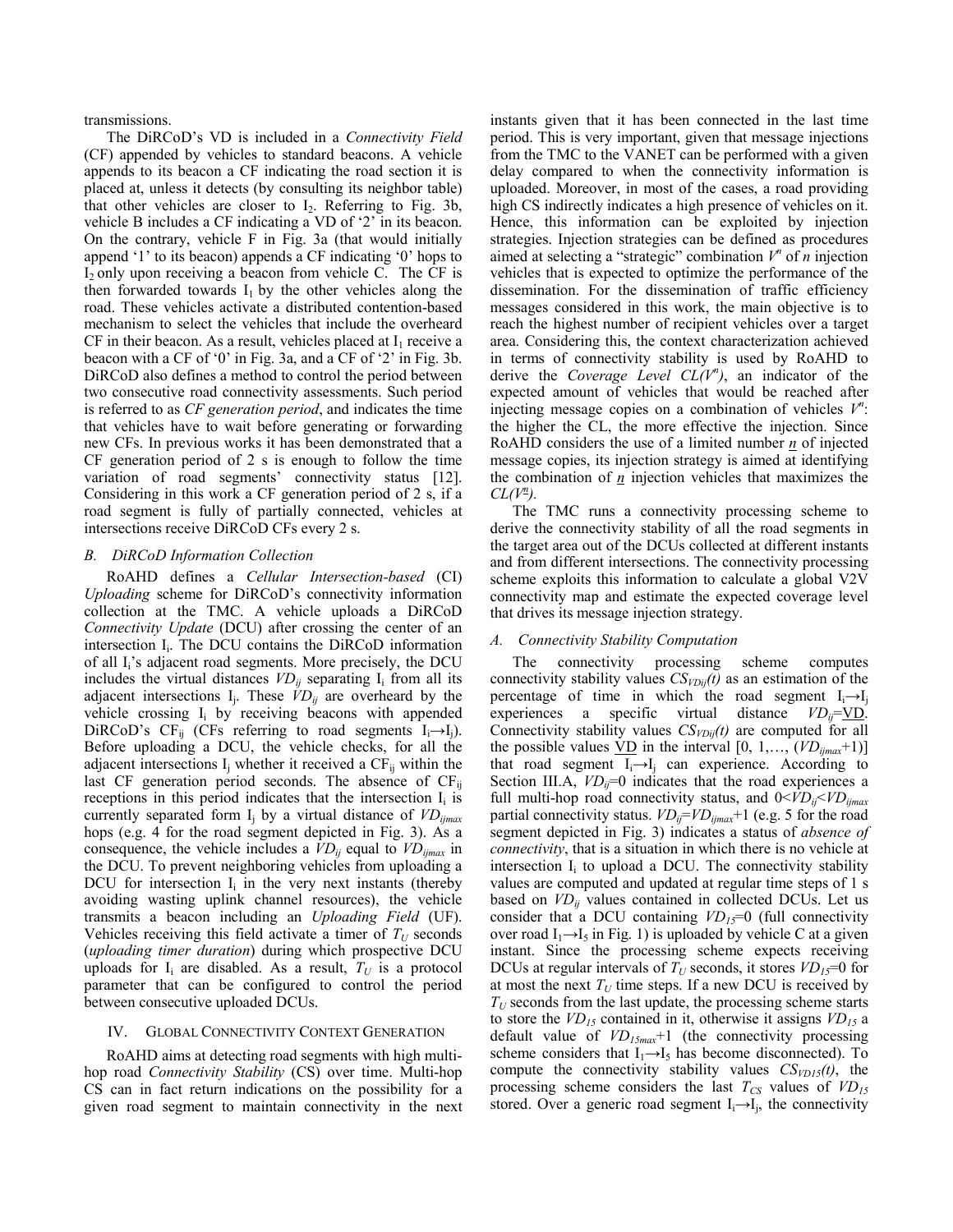stability  $CS_{VDij}(t)$  of  $VD_{ij} = \underline{VD}$  is computed as the ratio between the number of time steps in which  $VD_{ii} = \underline{VD}$  over the last  $T_{CS}$  time steps, and  $T_{CS}$ . In order to provide  $CS_{VDii}(t)$ with a statistical relevance, the considered  $T_{CS}$  is set to 90 s in this work.

#### *B. Coverage Level Estimation*

The V2V context characterization described in section IV.A is based on the expected stability of multi-hop road connectivity statuses measured by vehicles at road intersections. Considering this, RoAHD restricts the injection of message copies only to vehicles placed at intersections. The connectivity processing scheme computes the coverage level  $CL<sub>i</sub>(t)$  of every intersection  $I<sub>i</sub>$  to achieve an indication of the amount of vehicles that could be reached if a message copy was injected there. The  $CL<sub>i</sub>(t)$  at intersection  $I<sub>i</sub>$  is computed as the sum of the coverage levels  $CL_{ii}(t)$  of every adjacent road segment  $I_i \rightarrow I_i$  of  $I_i$ . Over a generic road segment  $I_i \rightarrow I_i$ ,  $CL_{ii}(t)$  can be assigned continuous values in the interval [0, (*VDijmax*+1)]. A graphical representation of the coverage level computation over two adjacent intersections is depicted in Fig. 4.

For the calculation of the  $CL_{ii}(t)$  of a road segment, some further definitions are needed. A road segment  $I_i \rightarrow I_j$ instantaneously holds a *Coverage Range Cij(t)* defined as the complement of the measured DiRCoD's virtual distance:  $C_{ij}(t)=(VD_{ijmax}+1)-VD_{ij}(t)$ . According to this, the lower the instantaneous  $VD_{ii}(t)$ , the higher the coverage range. Let  $c_{VDii}$ indicate the coverage range associated to a given value VD of the virtual distance  $VD_{ij}$  measurable on a specific road segment  $I_i \rightarrow I_i$  (e.g. the road segment of Fig. 3 has  $(VD_{12\text{max}}+1)=5$ , thus the coverage range associated to  $VD_{12}=0$ is  $c_0=5$ ; the coverage range associated to  $VD_{12}=1$  is  $c_1=4$ , and so on). According to these definitions and those of Section IV.A, an association exists between  $VD_{ij}$ ,  $c_{VDij}$ , and  $CS_{VDij}$ , for any measurable  $\underline{VD}$  over a given road I<sub>i</sub>→I<sub>i</sub>. In this context, the instantaneous coverage level  $CL_{ii}(t)$  is computed as a weighted average of all the measurable coverage ranges  $c_{VDij}$  of road segment  $I_i \rightarrow I_j$ :

$$
CL_{ij}(t) = \frac{1}{\sum_{\substack{\nu_{D_{ij}} \text{max} + 1 \\ \nu_{D_{ij}} = 0}} \sum_{\substack{\nu_{D_{ij}} \text{max} + 1 \\ \nu_{D_{ij}} = 0}}^{\nu_{D_{ij}} \text{max} + 1} w_{\nu_{Dij}}(t) C S_{\nu_{Dij}}(t) c_{\nu_{Dij}}}
$$
(1)

The computed  $CL_{ij}(t)$  has continuous values in the interval [0,  $(VD_{ijmax}+1)$ ]. The coverage ranges  $c_{VDij}$  are weighted by the currently experienced connectivity stability values  $CS_{VDij}(t)$  associated to  $VD_{ij} = \underline{VD}$ . Since the  $CS_{VDij}$ values are calculated over a moderately long observation window  $(T_{CS} = 90 \text{ s in this work})$ , they slowly adapt to changes of the connectivity status of a road segment. As a consequence, instantaneous *CSVDij(t)* values might not perfectly represent current road's connectivity and coverage capabilities. To cope with this issue while preserving the statistical relevance achieved from CS values, the  $CL_{ii}(t)$ calculation (1) also includes the weights  $w_{VDij}(t)$ .  $w_{VDij}(t)$  are used to weight a  $CS_{VDii}(t)$  according to the time  $T_{VD}(t)$  passed from when the connectivity processing scheme last assigned the value  $\underline{VD}$  to  $VD_{ij}$  (see Section IV.A). The weigths  $w_{VDij}(t)$ have continuous values in the interval [0, 1] and are built to exponentially decay as  $T_{VD}(t)$  increases. As a result, the connectivity stability associated to VD values that have not been recently detected by the processing scheme has less influence in the *CLij* calculation.

#### V. MESSAGE INJECTION AND V2V DISSEMINATION

To select the combination  $V^{\underline{n}}$  of injection vehicles maximizing the overall coverage level  $CL(V^2)$ , the TMC's connectivity processing scheme updates at every time step the expected coverage level  $CL<sub>i</sub>(t)$  of every intersection  $I<sub>i</sub>$ . Moreover, according to Section III.A, if a road segment  $I_i \rightarrow I_j$ holds good connectivity, then a message copy injected at  $I_i$ can be multi-hop disseminated to  $I_i$ , and from  $I_i$  over the road segments that are adjacent to it. Considering this, the connectivity processing scheme also computes *Connected Sets of Intersections* (CSIs). Injecting one message over any of the intersections composing a CSI would be enough to disseminate the message over all the road segments of the connected set by V2V retransmissions. In this work, two intersections  $I_i$  and  $I_j$  form a CSI at instant  $t$  if the road segment between them is assigned a CL higher than a given threshold (set in this work to 80% of  $VD_{ijmax}$ +1) over both its directions:

$$
CL_{ij}(t) \geq Thr \cap CL_{ji}(t) \geq Thr \tag{2}
$$

*CL14*=2.2 (*VD14max*+1=4)  $I_3$   $\left(\frac{(VD_{13max}+1=6)}{(VD_{13max}+1=6)}\right)$   $I_1$   $CL_{21}=8.8$   $I_2$  $\mathsf{l}_5$ *CL12*=8.1 (*VD12max*+1=*VD21max*=9) *CL13*=5.7 *CL15*=1.7 (*VD15max*+1=4) *CL<sub>1</sub>*=14.9; *CL<sub>2</sub>*=18.8 *CLCSI*=33.7 *CL21*=8.8  $\mathsf{l}_6$ *CL27*=2.2 *CL26*=3.7 *CL28*=4.8  $\mathsf{I}_8$ 

l7

Fig. 4. Coverage level over a connected set of intersections.

 $I_4$ 

Injecting on a CSI is expected to ensure a coverage level  $CL_{CSI}$  equal to the sum of the  $CL_i$  of the intersections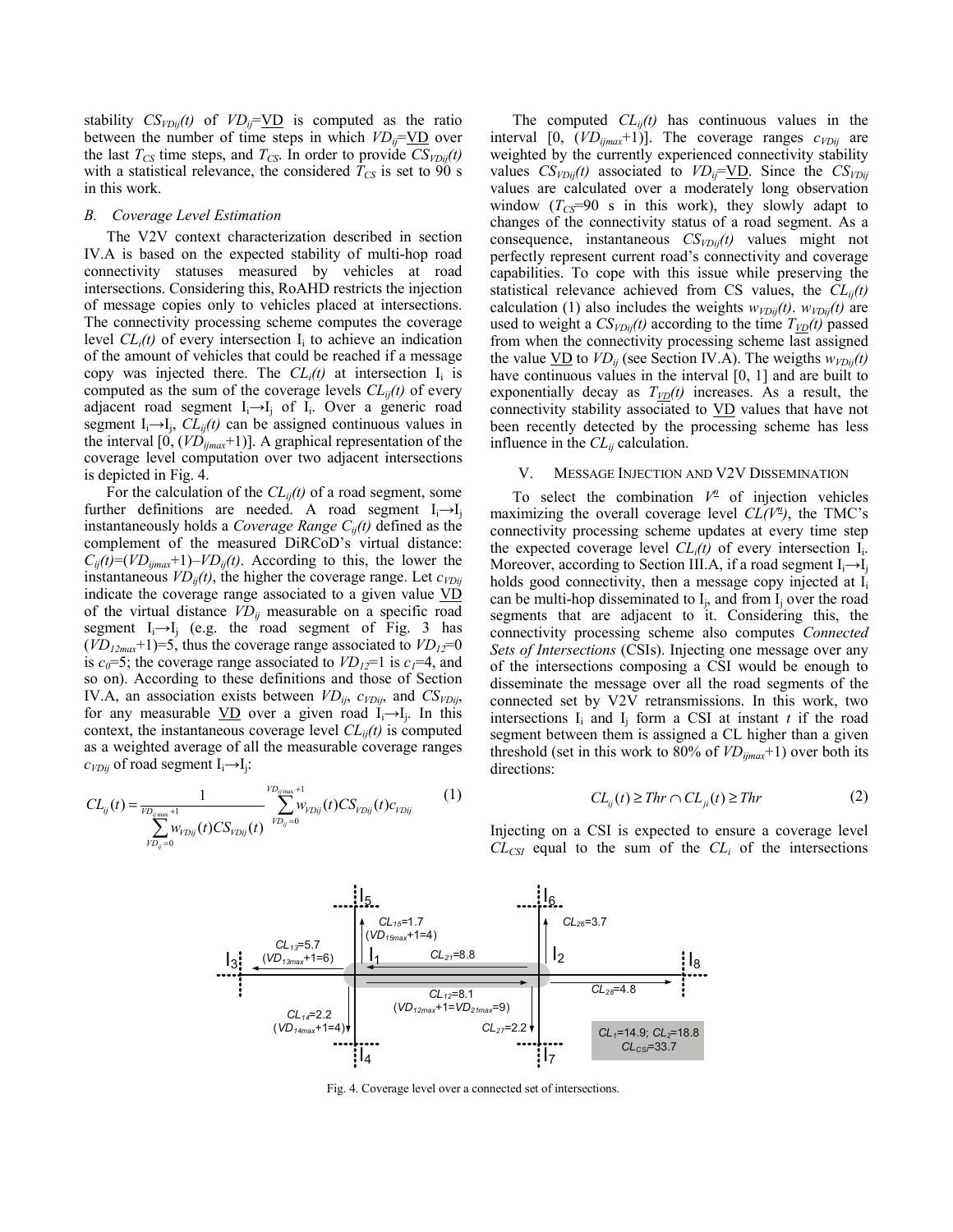composing the connected set (e.g. in Fig. 4,  $I_1$ and  $I_2$  form a CSI).

Based on these definitions, when a message injection is needed, the connectivity processing scheme computes connected sets of intersections CSIi, and calculates their expected coverage level *CL<sub>CSIi</sub>* (intersections not belonging to any CSIi are treated as CSI of size equal to 1). To obtain the maximum CL with a limited number of message copies, the available *n* copies are injected in the *n* CSIs with the highest expected *CL<sub>CSIi</sub>*. On a given CSIi, the copy is injected on a vehicle placed at the intersection providing the highest *CLi*, given that (according to the CL and CS definitions) it is expected to be crossed by the highest flows of vehicles. The injection vehicle is the one that last uploaded a DCU for  $I_i$ . This injection strategy will be referred to in the following as *Injection with Intersection-based Road Connectivity* (IRC) *Characterization Awareness*.

Injecting message copies at road intersections also optimizes the V2V dissemination in the VANET. Injection vehicles can exploit Line-of-Sight (LOS) propagation conditions towards various road segments to simulateneously disseminate the message to all the vehicles placed over them. In this context, RoAHD defines and adopts a V2V dissemination mechanism using multi-hop broadcast retransmissions in which a limited set of rebroadcasters are selected in a distributed fashion according to their capability to provide the message with the maximum progress in any possible direction. To achieve this, a distributed contentionbased algorithm is implemented. Based on this algorithm, receiving nodes that are more distant from the broadcasters, as well as nodes that are closer to the centers of still unaddressed road intersections are selected for retransmission (Fig. 1).

## VI. PERFORMANCE EVALUATION

To demonstrate the channel efficiency and delivery effectiveness of RoAHD, this work considers its comparison with other hybrid dissemination approaches. These approaches inject the same number  $n \neq n$  of message copies in the VANET and adopt the same V2V dissemination scheme as RoAHD. However, they inject messages based on different VANET connectivity characterizations, which results in the definition of the following strategies:

1) *Injection with Uploaded Vehicle GPS Positions Connectivity Characterization Awareness* (in the following referred to as "GPS"). As defined in other works ([8][9]), a centralized V2V connectivity characterization is obtained by combining individual vehicle GPS positions uploaded every 10 s. This uploading period is higher than the 2 s used in [9], and lower than the 60 s defined in [8]. In this work, a 10s uploading period has been selected after verifying the best tradeoff between connectivity characterization's precision and required uplink channel cost. Analyzing the vehicle GPS positions, the TMC derives *Connected Sets of Vehicles* (CSVs) in the VANET, i.e. sets of vehicles that can communicate with direct or multi-hop transmissions. For this purpose, a deterministic communications range model is used according to which any two vehicles are connected in the VANET if they are within each others' communications ranges and in LOS conditions (it is considered that the processing scheme holds a digital map of the buildings of the scenario). The *n* available message copies are injected in the *n* CVSs with the highest number of vehicles. In a CSV, the message is injected on the vehicle having the shortest average distance from the other vehicles of its CSV.

2) *Injection with Actual Vehicle Positions Connectivity Characterization Awareness*. This injection strategy adopts the "idealistic" V2V connectivity characterization that the TMC would have if it knew the actual positions of vehicles at every moment. At the moment of injecting, the TMC retrieves these positions from the adopted simulation environment, and calculates CSVs and injection vehicles as explained for the injection startegy based on GPS charachterization. Since this charaterization is not realistic, the associated injection startegy is used as an idealistic benchmarck to compare the performance of the other injection schemes.

3) *Random Injection*. This injection strategy adopts no connectivity characterization. The *n* available message copies are injected on *n* distinct randomly selected vehicles. This strategy permits quantifying the added value, in terms of delivery performance, that considering a V2V connectivity characterization provides to a hybrid V2X dissemination scheme.

## *A. Evaluation Environment*

The above described performance evaluation has been investigated through simulations on the ETSI ITSC standardcompliant iTETRIS simulation platform [13]. Thanks to its unique architecture integrating the ns-3 network simulator (http://www.nsnam.org/), the SUMO traffic simulator (http://sumo.sf.net/), and the language-agnostic implementation of any cooperative ITS application (iAPP), iTETRIS is capable to simulate the mutual dependence between vehicular mobility, wireless communications, and cooperative ITS services in a highly modular way. Vehicles' mobility is simulated in SUMO; DiRCoD's transmissions, DCU and vehicle GPS position uploads in ns-3. The TMC's connectivity processing scheme for connectivity context characterization and message injection decisions is simulated on the iAPP.

Without any loss of generality, the adopted SUMO vehicular traffic scenario is a Manhattan-like grid over an area of 1.7x1.3 km. The grid is composed by 30 intersections and 98 road segments with different lengths (ranging from 200m to 450m) and vehicular traffic densities (from 0 to 32 vehicles/km/lane). Time and space variations of the vehicular traffic flows are imposed over the Manhattan scenario in order to verify the capability of the compared dissemination schemes to react to changes in the overall V2V connectivity configuration.

Every simulated vehicle is able to communicate using a UMTS UE and a 5.9 GHz ETSI ITS G5 radio interface. Every ITS G5 interface broadcast standard beacon messages with a 2 Hz frequency, transmitting with 6Mbit/s data rate and using a transmitting power of 20 dBm. Given the significant impact of radio propagation on wireless communications, propagation conditions including pathloss,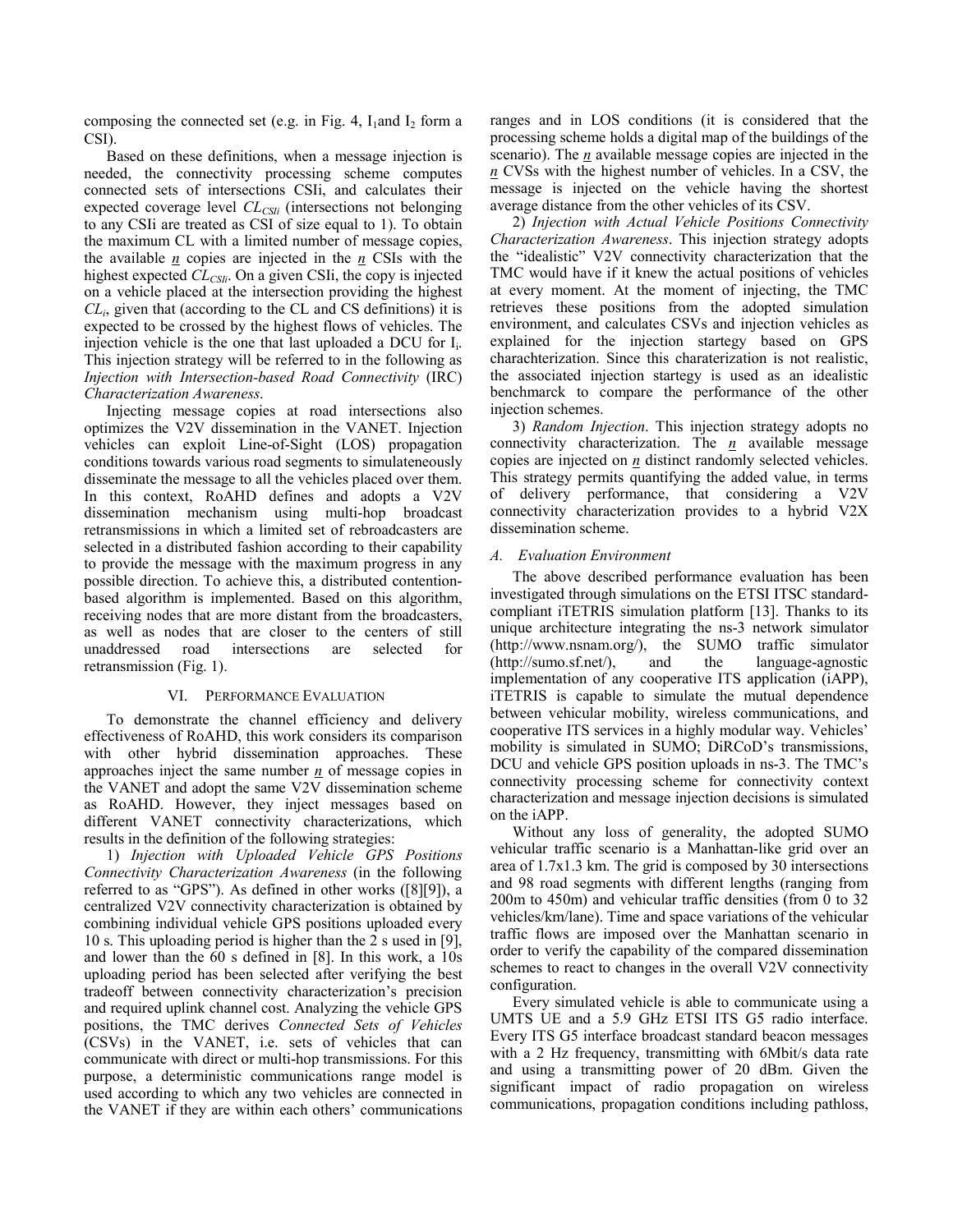shadowing and multipath fading are modeled using the urban micro-cell propagation model for the 5 GHz band developed by the European project WINNER [14], and included in iTETRIS. With the adopted transmitting power and propagation model, an inter-vehicle average packet reception rate of 99% is experienced between two vehicles separated by 95 m and communicating in LOS conditions. Considering this, an average communications range of 95 m has been used to set the length of the DiRCoD's road sections. The same communications range value is used to compute the connected sets of vehicles (CSVs) of the dissemination schemes based on vehicles positions connectivity characterizations.

To support the collection of DCUs and vehicle positions, as well as the injection of traffic efficiency messages, a UMTS node B serving the whole considered area is deployed. The amount of information carried by an uploaded DCU at intersection  $I_i$  is 8 bytes to code the intersection position, plus one byte to represent the virtual distance  $VD_{ii}$ measured over the adjacent road segment  $I_i \rightarrow I_i$ , for each of the  $VD_{ij}$  contained in the message. On the contrary, to upload a vehicle's position 8 bytes are needed. Due to the small size of these messages, this work considers their transmission on the UMTS Random Access Channel (RACH) mapped on the Physical RACH (PRACH). The RACH is a common uplink channel normally used for signaling purposes. Anyways, its adoption for transmissions of small amount of data can increase the number of simultaneous connections given that users are not required to activate dedicated channels. The feasibility of frequent (every 10s) vehicular data uploading on the PRACH is studied in [10]. As the authors indicate, if the uploaded message is adequately small (20 bytes on 10 ms frames), up to 600 users per cell can be served. To calculate the overhead generated on the PRACH by the compared uploading schemes, this work considers transmitting uplink messages in 128 bits (16 bytes) Radio Link Control (RLC) payloads over frames of 10 ms. As described in [15], this transmission mode implies a user data rate of 12.8 kbps, and a total overhead (considering the additional overhead of the lower layers) of 388 bits (48.5 bytes) per uploaded message. In phase of injection, the UMTS node B transmits message copies of the same traffic efficiency message using dedicated channels with a user data rate of 128 kbps. Injected messages copies have a payload of 300 bytes. Injections are performed periodically every 10 s for an overall simulation period of 1000 s. The simulation results reported in the following provide an accuracy equivalent to relative errors below 0.05.

#### *B. Simulation Results*

We first evaluate the channel efficiency of the investigated hybrid dissemination schemes by comparing the amount of information collected on the UMTS uplink channel, and required to build a specific VANET's V2V connectivity characterization. In this context, Fig. 5a shows the instantaneous UMTS uplink overhead generated by the vehicle positions ("VP") uploading scheme (needed for the GPS characterization), and by RoAHD's cellular intersection-based road connectivity uploading mechanism with a  $T_U$  of 5 s ("CI5", needed for RoAHD's IRC characterization). According to their definitions, the dissemination based on random injections and the dissemination with the idealistic connectivity characterization awareness do not generate such overhead. As Fig. 5a shows, the VP uploading scheme's overhead is much more dependent on the total number of vehicles present in the road network compared to that generated by the CI uploading scheme (in the central period of the simulation time a higher number of vehicle is present). As a consequence, RoAHD's CI uploading technique demonstrates a better scalability. This lower overhead is due to the fact that, since DCUs are only uploaded at road intersections, their number is less dependent on the amount of vehicles, and only varies as a function of the number of intersections in the scenario. Throughout the whole simulation time, the CI uploading mechanism generates a cumulated UMTS uplink overhead more than 6 times smaller than that produced by the VP uploading scheme. It is important to remind that, although being more efficient in the use of the UMTS uplink channel, the CI uploading scheme also requires generating overhead in the VANET. This overhead is due to the additional connectivity fields (CFs) and uploading fields (UFs) included in standard beacon messages respectively by the DiRCoD mechanism and by the CI uploading scheme (See Section III). However, both CFs and UFs require only one additional byte information. As a result, and as depicted by Fig. 5b), the instantaneous additional overhead generated in the VANET by the CI scheme is limited if compared to that created on the UMTS uplink channel by the VP uploading scheme, and has less relevance if considering the higher ITS G5's data rates.



Fig. 5. Instantaneous overhead needed for the VANET's V2V connectivity characterization of the compared dissemination schemes.

The previous results demonstrate that RoAHD's CI uploading scheme can leverage the generation of a global VANET connectivity characterization with important savings in the cellular uplink channel utilization. To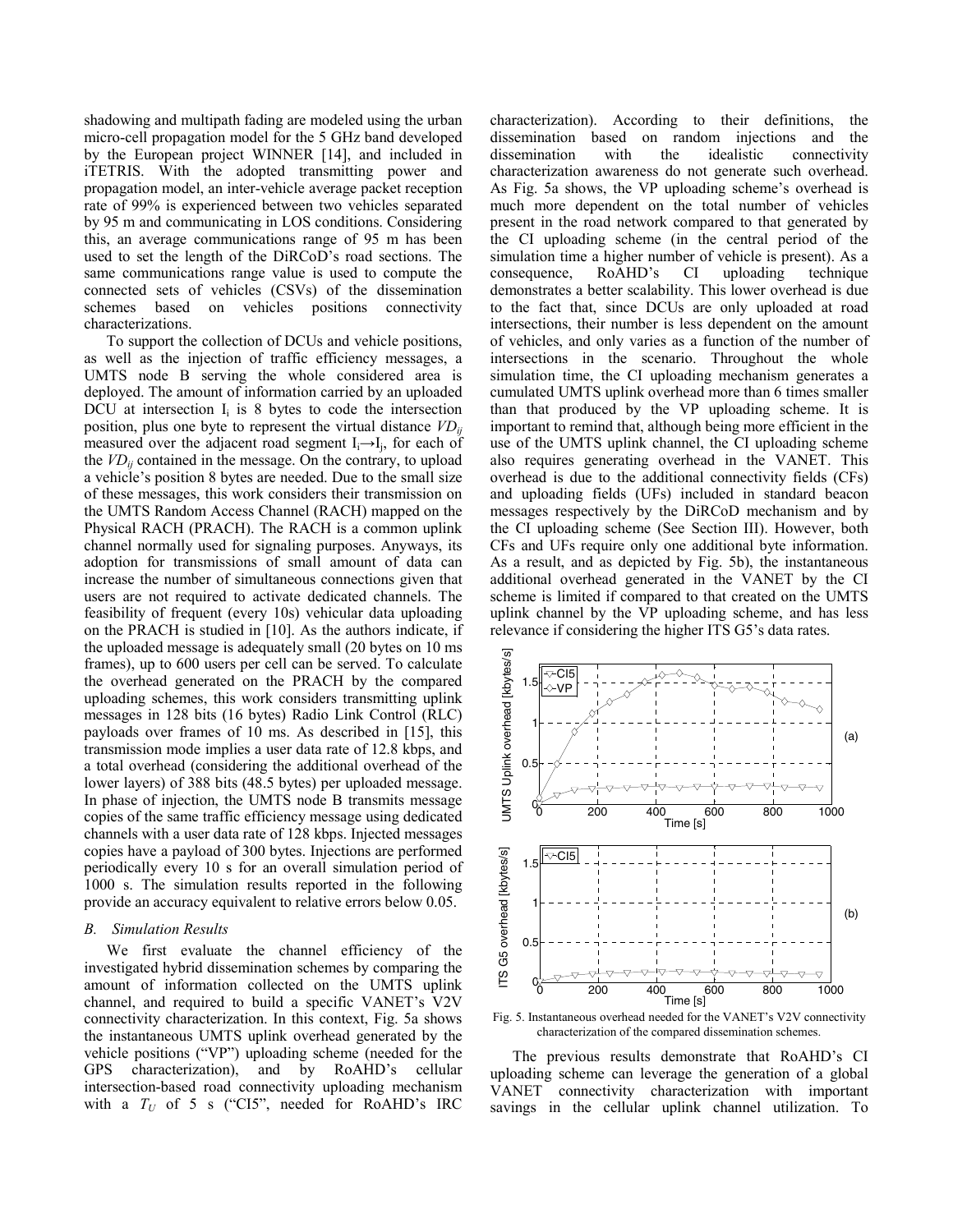demonstrate that this less channel consuming connectivity characterization can successfully support effective and efficient hybrid dissemination schemes, the results of Fig. 6 are reported. Fig. 6 depicts, for each of the compared injection schemes, the average Packet Delivery Ratio (PDR) resulting from injecting a small number  $n=3$  of message copies in the VANET. The PDR for a given injection is measured as the ratio between the vehicles receiving the message (directly or through V2V multi-hop broadcast retransmissions) and the total number of vehicles in the scenario at that moment. The PDR is then averaged over subsequent message injections. Along with the PDR, Fig 6 depicts the total UMTS uplink overhead required by the compared dissemination schemes. Besides the overhead needed to generate the VANET's connectivity characterization (Fig. 5a), the total overhead also takes into account the uplink messages that vehicles transmit to the TMC to notify when they enter and leave the target area. As shown in Fig. 6, by only injecting 3 copies the injection schemes based on RoAHD's IRC characterization achieve a PDR of nearly 60%, which is very close to the PDR that would be obtained with a perfect knowledge of vehicle positions at every moment (idealistic characterization). The delivery performance of RoAHD's IRC injections demonstrates that the connectivity characterization based on road segments' multi-hop connectivity properties is a good means to drive centralized injection strategies. In fact, injecting on connected sets of intersections having high coverage level *CLCSIi* implies targeting zones that can reliably support the multi-hop dissemination of the message, while addressing the highest number of recipient vehicles. The PDR of the dissemination based on the GPS characterization indicates that even if vehicles do not upload their positions very frequently, the TMC can retrieve a relatively precise connectivity characterization to perform good injection decisions. However, this precision is paid at the expense of a UMTS uplink overhead being 4 times bigger compared to that generated by RoAHD's IRC context characterization. Finally, the lower PDR of the random injection scheme derives from the fact that randomly selected injection vehicles may be disconnected from other vehicles of the VANET, or belong to the same CSV, and thereby prevent an effective V2V dissemination of the message.



Fig. 6. PDR vs. total UMTS uplink overhead for the compared dissemination schemes.

## VII. RELATED WORK

Data dissemination through communications systems combining infrastructure-based radio technologies and adhoc networks has been recently explored in the emerging field of mobile social networks. In this context, the approaches defined in [16] and [17] opportunistically exchange in the ad-hoc network the contents received by the infrastructure-based technology with the common objective of increasing the overall system capacity while relieving the traffic on the infrastructure-based communications system.

In the context of cooperative ITS systems, hybrid dissemination approaches are investigated in a limited number of works. The authors of [18] propose STEID, an emergency dissemination protocol integrating cellular technology with clusters of vehicles in the VANET. In each cluster, a clusterhead periodically downloads emergency messages, and disseminates them in its cluster. Compared to solutions that only use the cellular system, STEID is proved to reduce the cellular channel load. However, the control traffic needed in the VANET to form, update, and maintain clusters is not evaluated. A similar hybrid system architecture to that defined in [18] is used in [19] to investigate situations in which vehicles may not initially want to cooperate in the formation of clusters and in the dissemination of messages received from the cellular base station. To give vehicles an incentive to form clusters, the authors propose a solution based on the coalition game theory. The incentive is measured as the utility (in terms of probability of successful transmissions and data rate) gained by vehicles if cooperating in the message dissemination. In [20], a "cross-network information dissemination" approach is presented. Based on this approach, a reduced percentage of vehicle acts as VANET's gateways for traffic alerts coming from the UMTS network. The authors envision estimating the vehicular spatial density by existing UMTS traffic data collection mechanisms. This estimation is then communicated to gateway nodes for them to optimize multihop broadcasting protocols in the VANET. Although very interesting for its design, [20] does not specify how the collected data traffic can be processed to derive useful inputs for the V2V broadcasting protocols, and does not explain how gateway nodes can be selected to ensure overall dissemination system's performance. Differently from the previous schemes, Push & Track [8] aims at delivering messages to all the vehicles in a relevance area by a servicedependent expiration deadline. For this purpose, the UMTS network injects message copies to individual vehicles for them to start disseminating in the VANET using opportunistic communications. A feedback loop in which all the vehicles acknowledge receptions through UMTS uplinks permits computing how many message copies have still to be injected and to which vehicle. Through this approach, [8] demonstrated that the highest delivery ratios can be achieved by just injecting a very limited number of copies whenever a VANET's V2V connectivity characterization is hold. Inspired by these results, RoAHD defines a new framework for VANET global connectivity characterization and exploitation that requires no feedbacks and presents lower